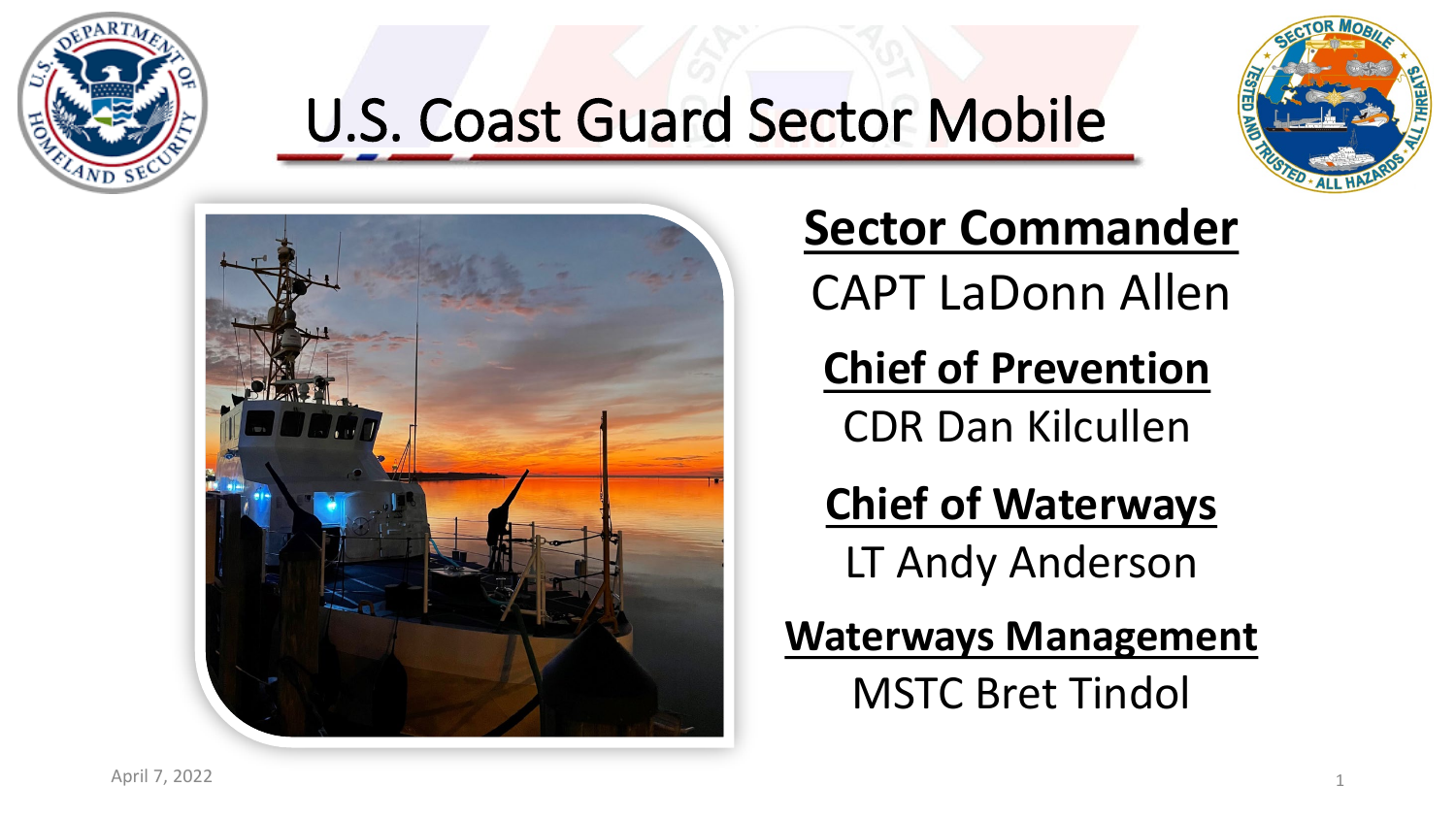



## New COTP/Sector Commander

Sector Mobile Change of Command on June 17th

Captain Ulysses Mullins will relieve Captain Allen as Commander of CG Sector Mobile.

Thank you Captain LaDonn Allen for your faithful service to Sector and the Coast Guard!



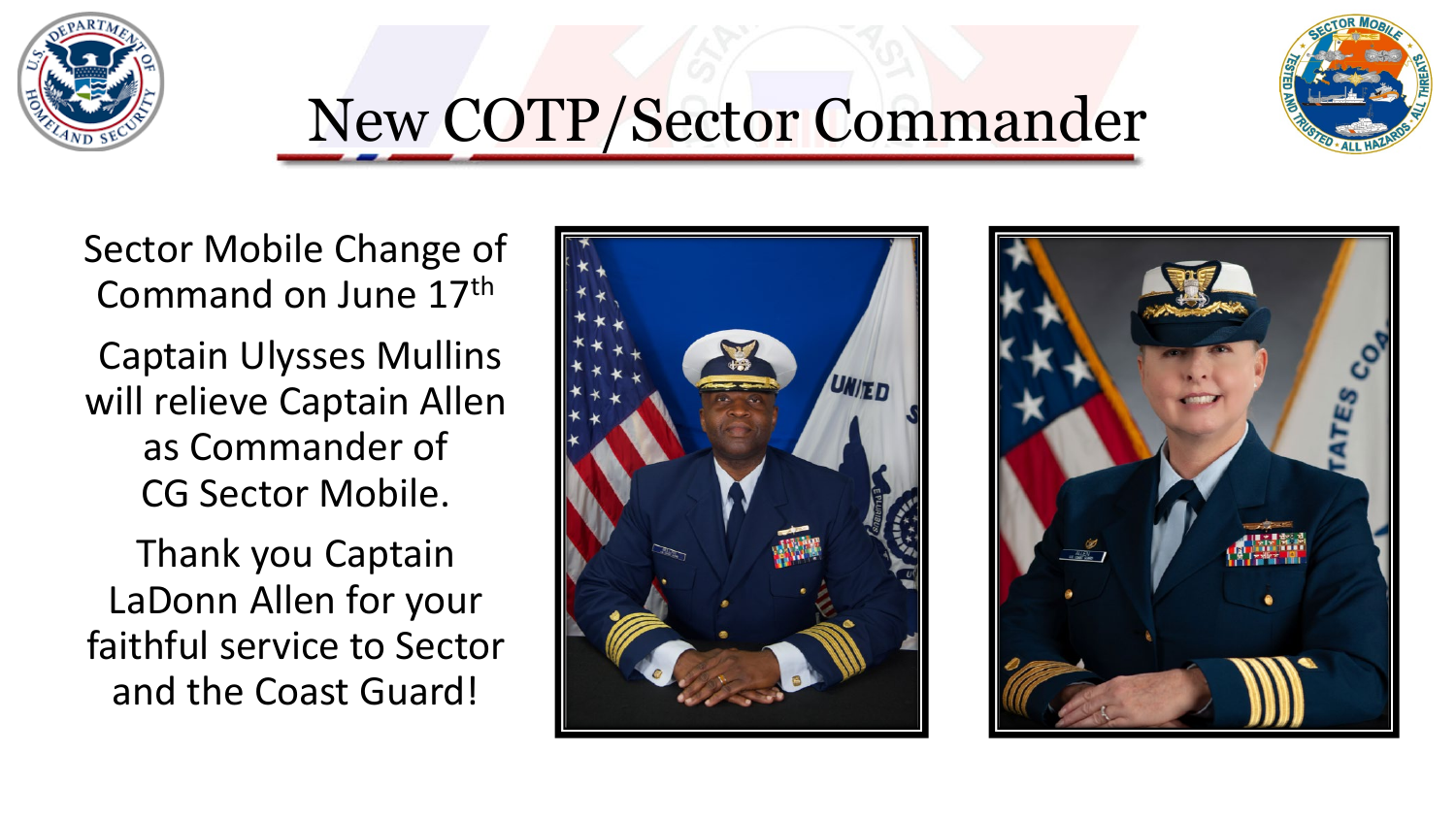

## **Severe Weather Plan**



- Plan posted on Homeport
- Provides detailed Preparation Checklists.
- Port Status posted
	- MSIB
	- Homeport
	- Email
- Review of changes:
	- Port Status Setting Details
	- Added a Modified Yankee status condition.
- Calls will now be on MS Teams:
	- $\cdot$  +1 410-874-6742 ID: 195 943 512#

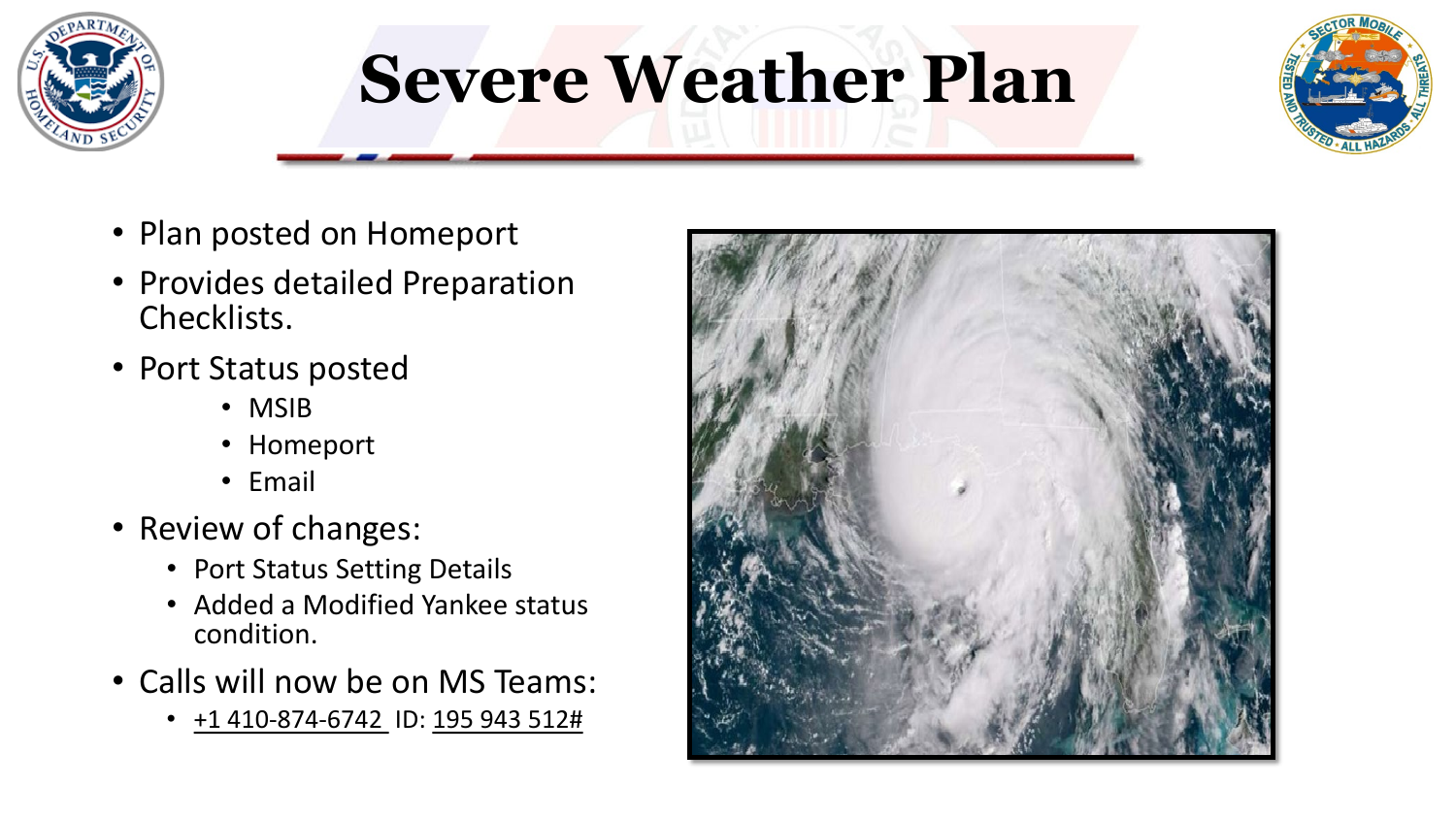

### **Severe Weather Contingency Plans**



#### Port Status (All ports go to Whiskey & X-RAY)

- WHISKEY (TSFW possible w/ 72hrs)
	- Plans to Depart or Remain in port for all oceangoing Commercial vessels & CG Regulated Barges over 300GT (Annex A -<br>Remain in Port Checklist, Annex B Storm Prep Checklist for vessels) all sent to Vessel arrivals: SecMo equipped, Activate AIS. Complete Storm Preparation Checklist for Waterfront Facilities (Annex C).
- X-RAY (TSFW possible w/ 48hrs)
	- Continue to report mooring/departure plans. Continue to prepare Facilities.
	- Notify USCG of any Hazardous/Dangerous Cargo that is unable to be stored or secured in time.
- YANKEE (STSFW probable w/ 24hrs)
	- Continue to report mooring/departure plans. Continue to prepare Facilities.
	- Ensure All vessels Remaining in-port are safely secured as per their respective mooring plans.
	- No movement of vessels allowed w/in the port unless departing immediately for storm avoidance.
- YANKEE Modified (Low Probability of STSFW w/ 24hrs)
	- Contrary to standard YANKEE condition, modified allows movement within the port, including departures. No vessels may enter without COTP permission. This modified condition may remain in effect throughout the passing of a storm if ZULU weather conditions are not expected.
	- YANKEE Modified suspends bunkering and Lightering, cargo transfers (if winds are over 40mph sustained), and requires the disconnection of all transfer hoses and arms (if winds are over 50 mph sustained).
- ZULU (HFW probable w/ 12hrs)
	- All movement shall stop until further notification from the USCG.
	- All shore-side facilities shall cease operations and cargo movement.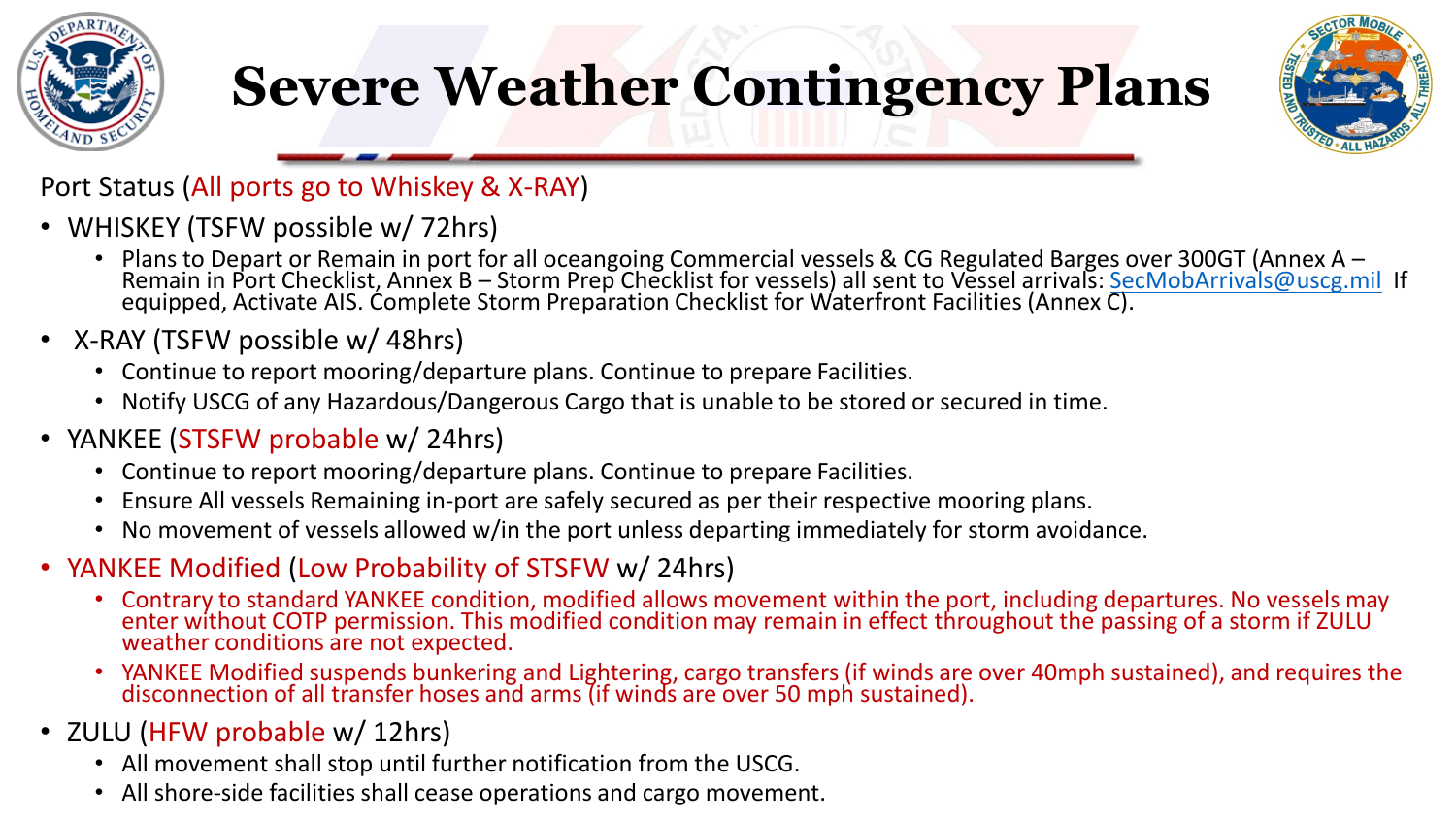

# **E-ATON**



- Virtual contact broadcasted for critical Aids to Navigation.
- Selection of which Aids to activate is made carefully after conversing with Harbor pilots.
- Available for viewing on Electronic Charting Displays.
- Navigators suffer from to many aids as it clogs/overloads charts

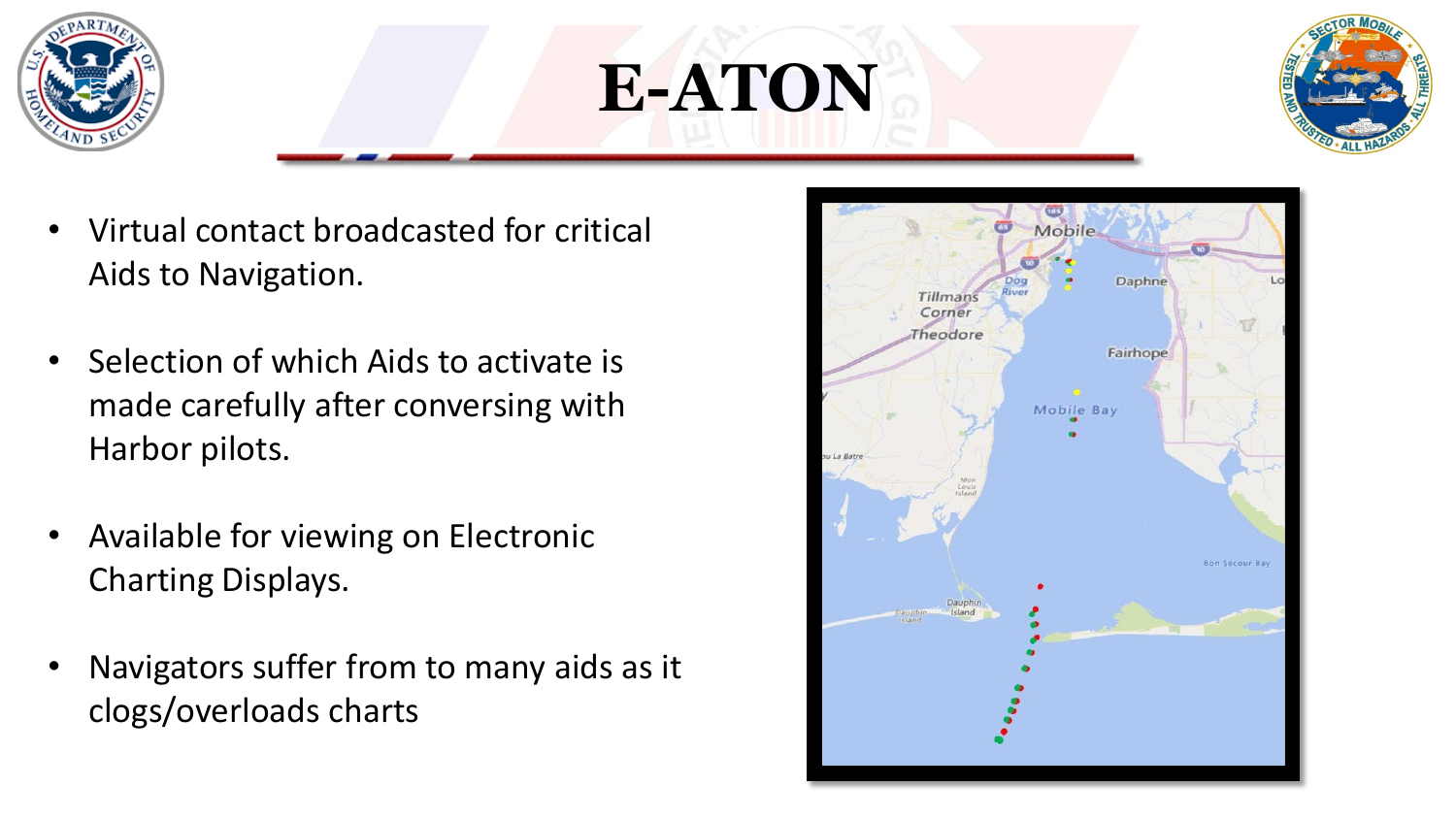

## **Marine based Construction**



Sector Mobile Waterways Management Division continues to track statuses of all active and ongoing marine based construction projects that are reported.

We ask that our industry partners continue to pass up information of known, ongoing projects to help us attain our goal of preventing infrastructure/property damage and pollution events that might be caused by construction equipment during severe weather.

Contact: [SectorMobileWaterways@uscg.mil](mailto:SectorMobileWaterways@uscg.mil)